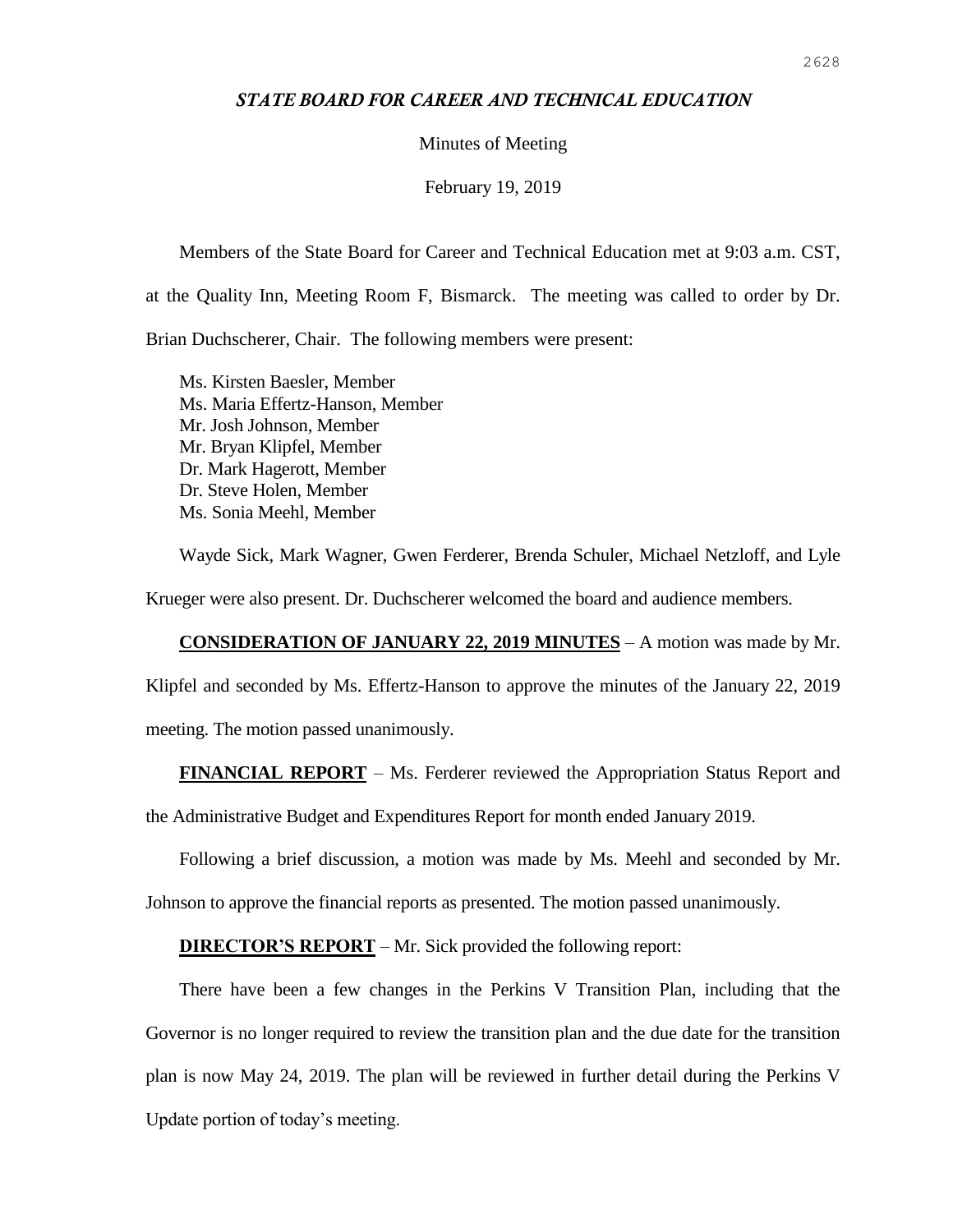NDSU was contacted regarding the number of individuals completing the FACS and Ag Education programs and how many of those pursue secondary education teaching or county extension work. For FACS, only one or two students pursued a career in county extension work. Students that pursue a Human Development and Family Science major or Extension minor are not tracked. For Agriculture Education, very few students pursued a career in Extension positions.

Other meetings Mr. Sick was involved in include: Legislative hearings and various meetings with legislators on budget and policy changes that impact CTE; met with University of Mary regarding Business Challenge – Mr. Brian Opp will be working with Mr. Reisenauer and Ms. DeVaal to connect with DECA and FBLA chapters for Business Challenge; planning on spring meetings with secondary and postsecondary instructors to review curriculum and develop more partnerships between them; met with AHEC staff regarding CTE's support of HOSA; attended ESSA meeting; met with Center for Distance Education – including a Skype meeting with CDE and Sun West School (a Canadian school) regarding virtual education and work-based learning opportunities; and, participated in a meeting and working with DPI and ESPB to allow freshman to take T&I courses, except in the CDL and CNA areas.

Upcoming meetings that Mr. Sick will be involved in include: a CTE administrators meeting and Perkins V stakeholder meetings.

Following discussion on the Center for Distance Education, the Sun West School meeting and the possible trip to Canada, Dr. Hagerott stated that he would be interested in joining the meeting to Canada. Dr. Duchscherer also stated that he would be interested in going to Fargo with Mr. Sick to visit with the Center for Distance Education.

Discussion was also held on CTE's Strategic Plan and whether the mission, vision and plan will be discussed with CTE Administrators. Mr. Sick responded that these items will be discussed at the February 25-26 meeting and he will provide feedback to the board.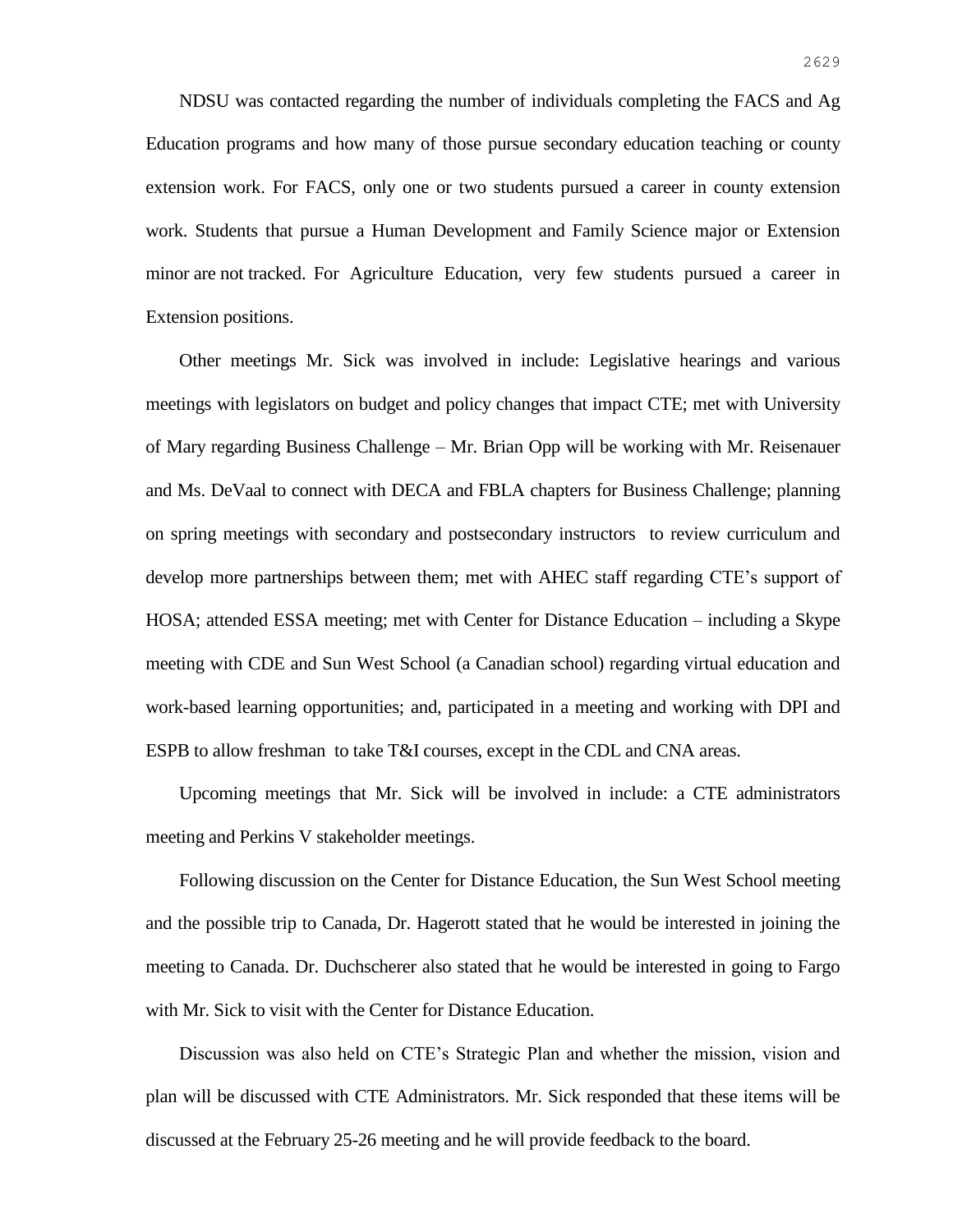**2019 LEGISLATIVE SESSION** – Mr. Sick reported that HB1019 has not been acted on but will be this week since legislative crossover is February 22.

Discussion was held on HB1019 and Mr. Sick reported that he has not seen the House amendments but once the bill moves over to the Senate, he will work with them on the need for increased funding including in the areas of cost to continue and new and expanding programs and will let the board know when HB1019 will be heard on the Senate side.

Mr. Sick then reviewed HB1122, HB1531, SB2215, SB2216 and SB2341.

Discussion was held on SB2215, SB2216, funding and career academies.

Following further discussion on funding, Mr. Sick reported that legislators have stated they are waiting on the new revenue forecast before supporting any increases in funding.

**PERKINS V UPDATE** – Mr. Sick reviewed Perkins V information that will be provided at stakeholder engagement meetings, reporting that questions are also being developed for those meetings in order to gather information and receive stakeholder input.

Mr. Sick explained the \$5,037,372 state allocation for North Dakota which is split into three brackets: Leadership Funds (10%); Funds to Schools (85%); and, Administration (5%). The Funds to Schools is currently split 65% secondary and 35% postsecondary. Uses of funds, the secondary and postsecondary split, along with other Perkins information will be discussed at all stakeholder meetings and input will be gathered from those meetings in order to write the State Plan.

Discussion was held regarding the stakeholder meetings and it was requested that the board receive a list of the stakeholder meetings, so they can attend.

Following further discussion, Mr. Sick stated that he welcomes and appreciates any feedback from the board.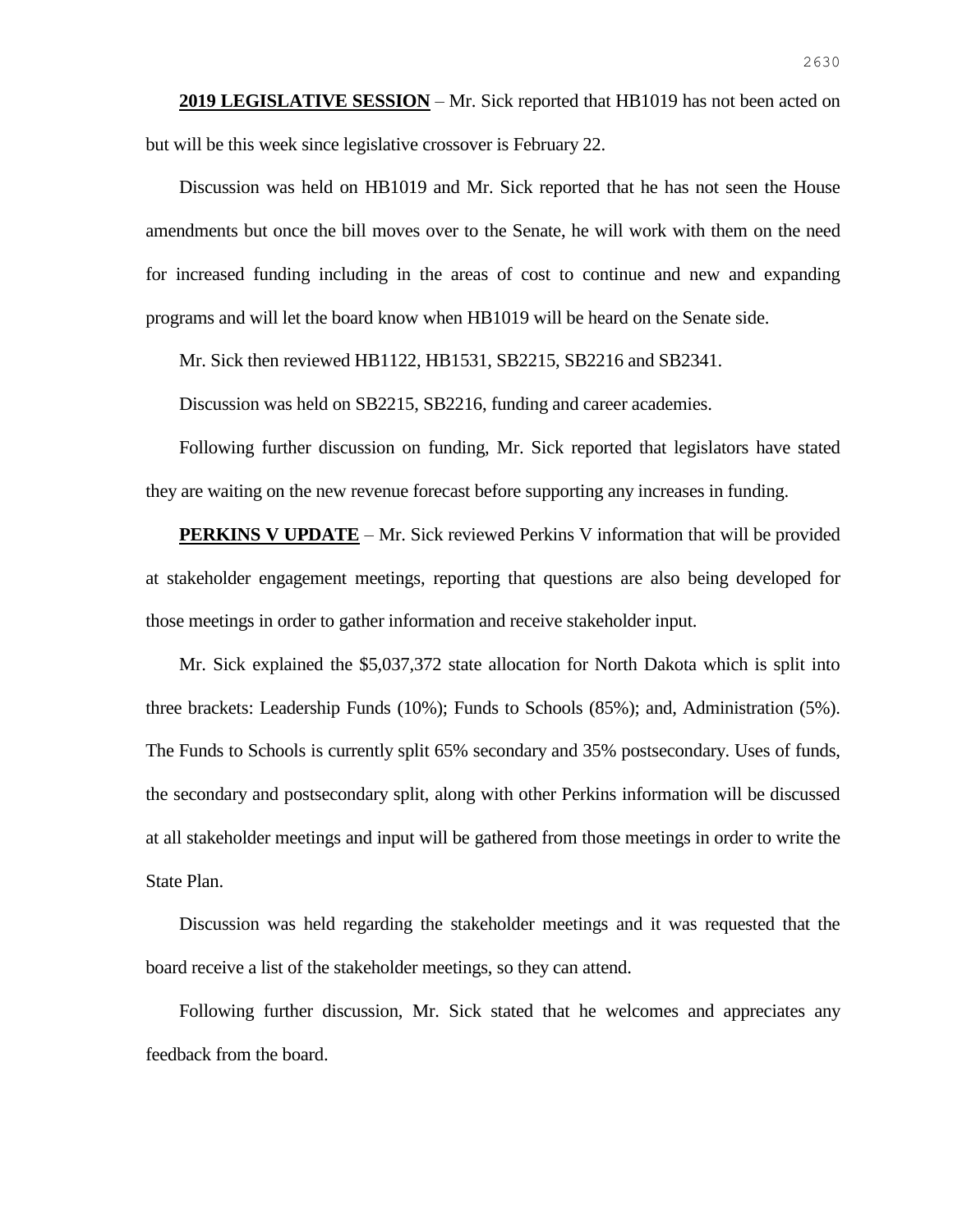**APPROVAL OF AVIATION PROGRAM STANDARDS** – Mr. Netzloff, Curriculum and Standards Specialist, presented the Aviation Program Standards, reporting that secondary and postsecondary aviation instructors, along with the ND Aeronautics Commission, worked together on the standards which are cross walked with industry standards.

Discussion was held on the aviation standards, distance delivery and how students across the state can access or be informed of the on-line classes available to them.

Following more discussion, a motion was made by Ms. Effertz-Hanson and seconded by Ms. Meehl to approve the Aviation Program Standards. The roll call vote was as follows:

Ms. Meehl – aye Mr. Johnson – aye Ms. Effertz-Hanson - aye Dr. Holen – aye Ms. Baesler - aye Dr. Hagerott – Absent and not voting Mr. Klipfel – aye Dr. Duchscherer – aye

The motion passed unanimously.

**CTE IN MEMORIAL HALL, FEBRUARY 19-21, 2019** – Mr. Sick reviewed the schools and CTSOs participating in CTE in Memorial Hall and invited everyone to attend the showcase.

## **CAREER AND TECHNICAL STUDENT ORGANIZATION CONFERENCES** –

Mr. Sick invited board members to attend the CTSO Conferences and activities that will be held in March, April and June.

**FUTURE MEETINGS** – The March board meeting is scheduled for Monday, March 18 at the Quality Inn, Bismarck.

The April board meeting is scheduled for Monday, April 15 at the Quality Inn, Bismarck.